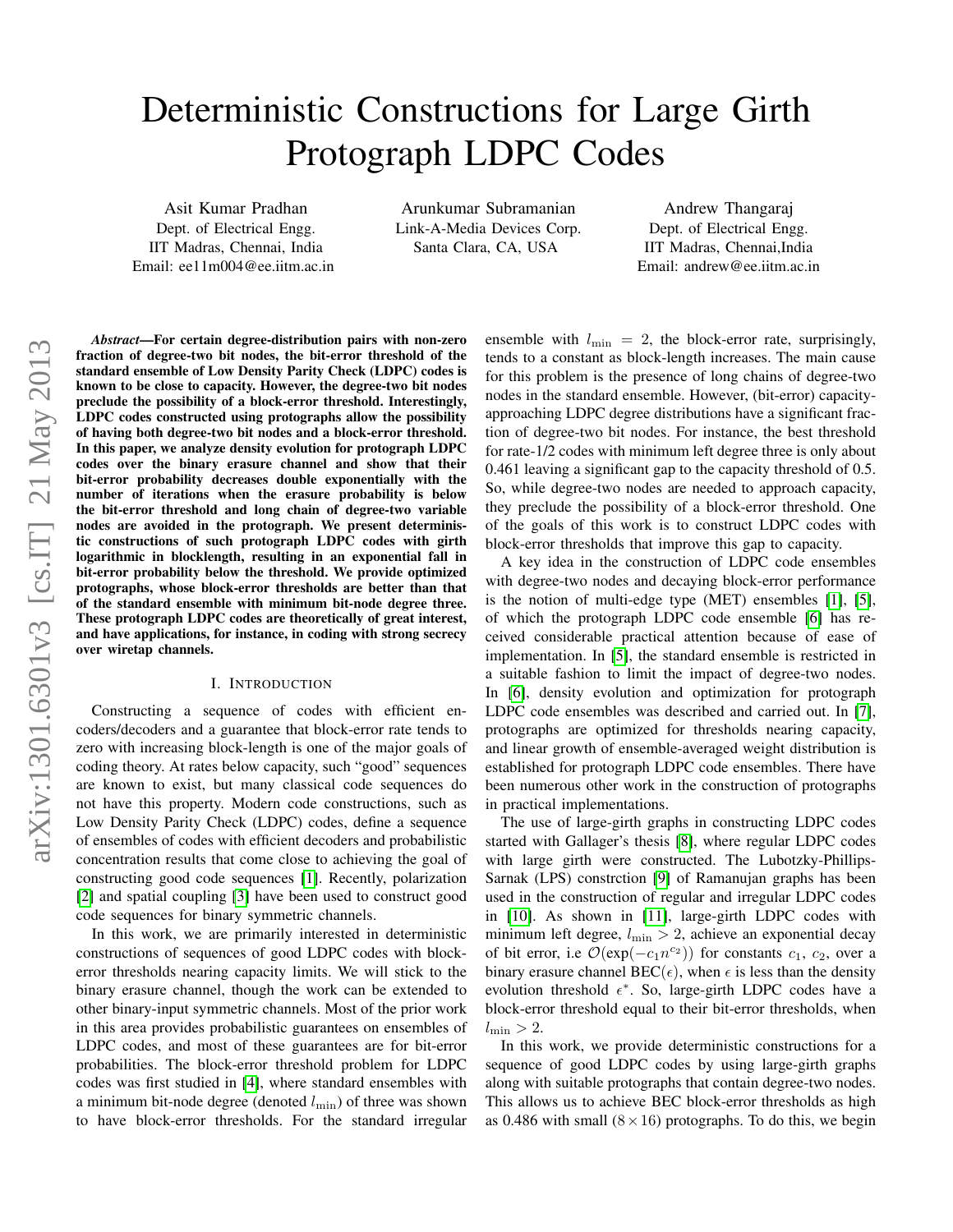by studying the density evolution for protograph ensembles, and show that bit-error decreases double exponentially in number of iterations at erasure probabilities smaller than the threshold even when  $l_{\min} = 2$ , if long chains of degree-two variable nodes are avoided through the protograph. To avoid chains of degree-two nodes, we allow at most one degree-two variable node to connect to a check node in the protograph.

We then provide a construction for large-girth protograph LDPC codes starting with a given large-girth regular graph and performing suitable node splitting operations. Using the LPS Ramanujan graphs, we provide deterministic constructions of large-girth protograph LDPC codes that achieve an exponential decay for bit-error probability with blocklength and still contain degree-two bit nodes. In comparison with prior work, we have analyzed the density evolution for protograph LDPC codes directly and showed the double-exponential decay with iterations even in the presence of degree-two nodes. Our node splitting construction is more general than the one in [\[10\]](#page-4-9) and provides a deterministic construction with guaranteed blockerror probability behavior.

#### II. PROTOGRAPH LDPC CODES

<span id="page-1-3"></span>Following the notation in [\[6\]](#page-4-5), a protograph  $G = (V, C, E)$ is a bipartite graph with  $V$  and  $C$  being the sets of variable and check nodes, respectively, and  $E$  being the set of undirected edges that connect a vertex in  $V$  to a vertex in  $C$ . Multiple edges are allowed between a pair of nodes  $(v, c) \in V \times C$ .

A protograph can be represented by a base matrix  $B$ , where  $B(i, j)$  is the number of edges between the *i*-th check node (denoted  $c_i$ ) and the j-th variable node (denoted  $v_i$ ). For example, consider a base matrix

$$
B = \begin{bmatrix} 1 & 1 & 1 & 0 \\ 1 & 1 & 1 & 1 \\ 0 & 1 & 1 & 1 \end{bmatrix}.
$$

The protograph corresponding to the above base matrix is shown in Fig. [1\(a\).](#page-1-0)

# *A. Lifted Graphs*

We can apply a copy and permute operation to a protograph to obtain expanded or lifted graphs of different sizes [\[6\]](#page-4-5). A given protograph  $G$  is copied, say  $T$  times, with the t-th copy having nodes  $(v, t)$  and  $(c, t)$ , and edges  $(e, t)$ . Then, for each edge  $e$  in the protograph, we assign a permutation  $\pi_e$  of the set  $\{1, 2, \cdots, T\}$ . In the permute operation, an edge  $(e, t)$  connecting  $(v, t)$  and  $(c, t)$  is permuted so as to connect variable node  $(v, t)$  to check node  $(c, \pi_e(t))$ . We will denote the lifted graph as  $G' = (V', C', E')$ . The lifted graph of a protograph can be thought of as a Tanner graph of an LDPC code, which is referred to as a protograph LDPC code. In general,  $(T!)^{|E|}$  lifted graphs or protograph LDPC codes can be obtained from a protograph, each corresponding to a different permutation, where  $|V|$  is the number of variable nodes in the protograph. The collection of these lifted graphs is called the protograph ensemble of LDPC codes. Protograph LDPC codes are a special class of MET-LDPC codes, with

<span id="page-1-0"></span>

<span id="page-1-1"></span>Fig. 1. Protograph and computation graph.

each edge in the protograph being of a different type. The degree distribution of check and variable nodes in the lifted graph is the same as that of the protograph. So, the (designed) rate of the protograph LDPC code is given by  $1 - \frac{|C|}{|V|}$  $\frac{|C|}{|V|}$ , where  $|C|$  and  $|V|$  denote the number of check and variable nodes in the protograph, respectively.

Let  $v$  be a variable node in the lifted graph  $G'$ . The  $t$ iteration computation graph associated with v, denoted  $C_t(v)$ , is defined as the subgraph of  $G'$  obtained by traversing from  $v$ up to the t-th iteration level along all edges [\[1\]](#page-4-0). The structure of the computation graph is completely determined by the protograph  $G$  for all lifted graphs  $G'$ . An example of a computation graph is shown in Fig. [1\(b\).](#page-1-1)

# *B. Density Evolution for Protograph Codes*

Let us consider the standard message-passing decoder over a binary erasure channel (BEC( $\epsilon$ )) run on a lifted graph G' derived from a protograph  $G = (V, C, E)$ . Since the lifted graphs form an MET ensemble with  $|E|$  edge types, density evolution proceeds with  $|E|$  erasure probabilities, one for each edge in the protograph [\[12\]](#page-4-11). Let  $E = \{e_1, e_2, \dots, e_{|E|}\}\$  with edge  $e \in E$  connecting variable node  $v_e$  with check node  $c_e$ . Let  $x_t(i)$  be the probability that an erasure is sent from variable node to check node along edge  $e_i$  in the t-th iteration. Similarly, let  $y_t(j)$  be the probability that an erasure is sent from check node to variable node along edge  $e_i$  in the t-th iteration. The density evolution recursion [\[1\]](#page-4-0) is given by

$$
x_0(i) = \epsilon,
$$

<span id="page-1-2"></span>
$$
y_{t+1}(j) = 1 - \prod_{i \in E_c(e_j)} (1 - x_t(i)), \ \forall t \ge 1,
$$
 (1)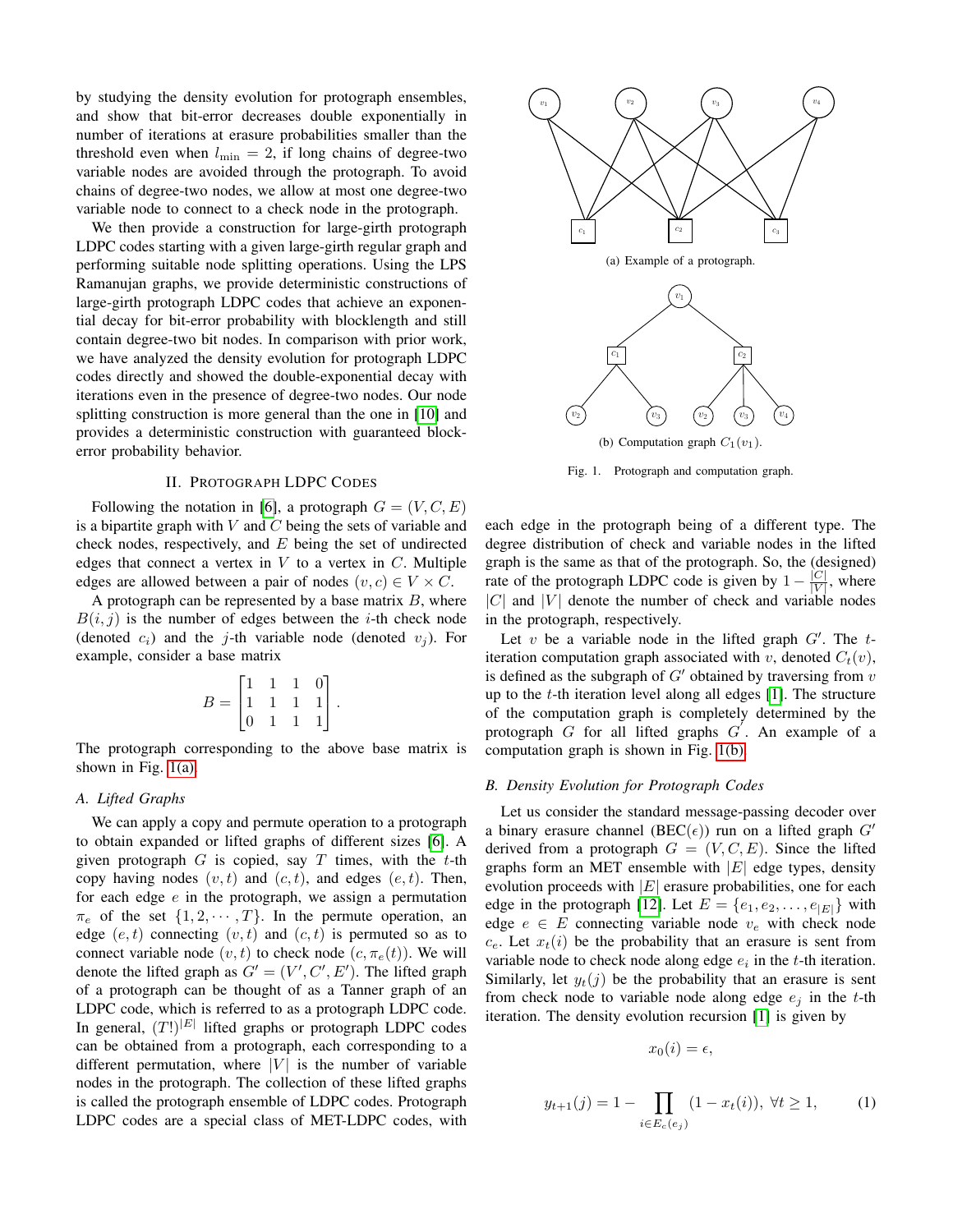$$
x_{t+1}(i) = \epsilon \prod_{j \in E_v(e_i)} y_{t+1}(j), \ \forall t \ge 1,
$$
 (2)

<span id="page-2-1"></span>where  $E_c(e_j) = \{i \neq j : c_{e_j} = c_{e_i}\}\$ is the set of all indices of edges adjacent to the same check node as the edge  $e_j$ , and  $E_v(e_i) = \{j \neq i : v_{e_i} = v_{e_j}\}\$ is the set of all indices of edges adjacent to the same variable node as the edge  $e_i$ . The density evolution threshold, denoted  $\epsilon_{th}$ , for the protographbased LDPC code ensemble is defined as the largest value of  $\epsilon$  for which erasure probability on each edge of the protograph tends to zero, as  $t \to \infty$ . i.e.  $\epsilon_{\text{th}} = \sup \{\epsilon : \max_i x_t(i) \to \epsilon\}$ 0}. Clearly, this is also the threshold value below which the erasure probability of a variable node in the protograph goes to zero with increasing iterations (as long as  $l_{\min} > 1$ ).

### <span id="page-2-2"></span>*C. Asymptotic Behavior of Density Evolution*

**Theorem 1.** For  $\epsilon < \epsilon_{th}$ ,  $\max_i x_i(i)$  exhibits a double*exponential decay with* t *when not more than one degree-two variable node is connected to a check node in the protograph.*

*Proof:* We will repeatedly use the following inequality. For any  $x \in [0, 1]$  and a positive integer d,

$$
(d-1)x \ge 1 - (1-x)^{d-1}.
$$
 (3)

Let  $d$  be the maximum degree of a check node in the protograph, and let  $\bar{x}_t = \max_i x_t(i)$ . Since  $\epsilon < \epsilon_{\text{th}}$ , we have  $\bar{x}_t \to 0$ . We pick t large enough to have  $0 \leq (d-1)\bar{x}_t < 1$ . We note that

$$
1 - x_t(j) \ge 1 - \bar{x}_t, \quad \forall j
$$
  
\n
$$
\Rightarrow \prod_{j \in E_c(e_i)} (1 - x_t(j)) \ge (1 - \bar{x}_t)^{(d-1)}, \quad \forall i
$$

Using  $(1)$  and  $(3)$ , we get

$$
y_{t+1}(j) \le (d-1)\bar{x}_t, \quad \forall j
$$
  
\n
$$
\Rightarrow x_{t+1}(i) = \epsilon \prod_{e_j \in E_v(e_i)} y_{t+1}(j)
$$
  
\n
$$
\le \epsilon (d-1)^{(l_m-1)} (\bar{x}_t)^{(l_m-1)}, \quad \forall i
$$
 (5)

Repeating the process, we get

$$
y_{t+2}(j') \le (d-1)x_{t+1}(i) \le \epsilon (d-1)^{l_m} (\bar{x}_t)^{(l_m-1)}
$$
  

$$
x_{t+2}(i') \le \epsilon^{l'_m} (d-1)^{l_m(l'_m-1)} (\bar{x}_t)^{(l_m-1)(l'_m-1)}
$$
  

$$
\Rightarrow \bar{x}_{t+2} \le \epsilon^{l'_m} (d-1)^{l_m(l'_m-1)} (\bar{x}_t)^{(l_m-1)(l'_m-1)}
$$

where  $l_m$  and  $l'_m$  are the minimum degrees of variable nodes in  $E_v(e_i)$  and  $E_v(e_{i'})$ , respectively. Since a check node is connected to at most one degree-two variable node, we have that either  $l_m \ge 3$  or  $l'_m \ge 3$ . So,  $(l_m - 1)(l'_m - 1) \ge 2$ . So, we have

$$
\bar{x}_{t+2} \le A(\bar{x}_t)^2, \tag{6}
$$

where  $A = \epsilon^{l'_m} (d-1)^{l_m(l'_m-1)}$  does not vary with t. Since  $\epsilon < \epsilon_{\text{th}}$  and  $\bar{x}_t \to 0$ , there exists an R such that  $A(\bar{x}_R)^2 < 1$ 

and  $(d-1)\bar{x}_R < 1$ . Following arguments similar to those in [\[11\]](#page-4-10), we can show that

$$
\bar{x}_{R+2i} \le (A\bar{x}_R)^{2^i},\tag{7}
$$

i

which implies a double-exponential decay of  $\bar{x}_t$  with t (for sufficiently large  $t$ ).

For the standard ensemble of LDPC codes, density evolution analysis is approximate because of the following assumptions:

- 1. The computation graph is a tree.
- 2. The node degrees in the computation graph are independent.

Typically, probabilistic concentration results and asymptotic guarantees are used to support the practical validity of density evolution in the standard ensemble. In this work, we use protograph codes and MET density evolution — these make Assumption 2 above unnecessary. For Assumption 1 to be true, we consider large-girth graphs.

# III. LARGE-GIRTH PROTOGRAPH LDPC CODES

<span id="page-2-3"></span><span id="page-2-0"></span>To achieve strong secrecy, Tanner graphs whose girth increases as  $\log n$  with blocklength n have been used in [\[11\]](#page-4-10). In this work, we extend the construction in [\[11\]](#page-4-10) to construct bipartite graphs from protographs with girth increasing as  $log n$ . Once girth is  $\Theta(\log n)$ , message error rates for iterations up to  $\Theta(\log n)$  will exactly follow the protograph density evolution of [\(1\)](#page-1-2)- [\(2\)](#page-2-1). Following the analysis in Section [II-C,](#page-2-2) the message error rate falls double-exponentially in  $\log n$ , or exponentially in block-length  $n$ . This results in an inverse polynomial decay,  $O(1/n^k)$  for any k, for block-error rate.

## A. LPS Graphs  $X^{p,q}$

While the construction method can use any sequence of regular large-girth graphs, one explicit possibility is the LPS construction [\[9\]](#page-4-8). LPS graphs belong to the class of Cayley graphs. Given a group  $G$  and an inverse-closed subset  $S$  of G, i.e,  $s^{-1} \in S, \forall s \in S$ , the Cayley graph  $(\Gamma(G, S))$  is the undirected simple graph defined as follows:

- The vertex set of  $\Gamma(G, S)$  is G.
- For any  $g \in G$  and  $s \in S$ , there is an edge between g and *gs*.

Let p and q be distinct, odd primes with  $q > 2\sqrt{p}$ . The LPS graph, denoted  $X^{p,q}$  [\[9\]](#page-4-8), is a connected,  $(p+1)$ -regular graph and has the following properties:

- If  $p$  is a quadratic residue mod  $q$ , then  $X^{p,q}$  is a non-bipartite graph with  $q(q^2-1)/2$  vertices and girth  $g(X^{p,q}) \geq 2 \log_p q$ .
- If p is a quadratic non-residue mod q, then  $X^{p,q}$ is a bipartite graph with  $q(q^2 - 1)$  vertices and girth  $g(X^{p,q}) \geq 4 \log_p q - \log_p 4.$

When  $X^{p,q}$  is non-bipartite, we can convert it to a bipartite graph using the following algorithm [\[11\]](#page-4-10):

• Given a graph G with vertices  $V(G)$  and edges  $E(G)$ , construct a copy  $G'$  with a new vertex set  $V(G')$  and a new edge set  $E(G')$ . Let  $f: V(G) \to V(G')$  be the 1-1 mapping from a vertex in  $G$  to its copy in  $G'$ .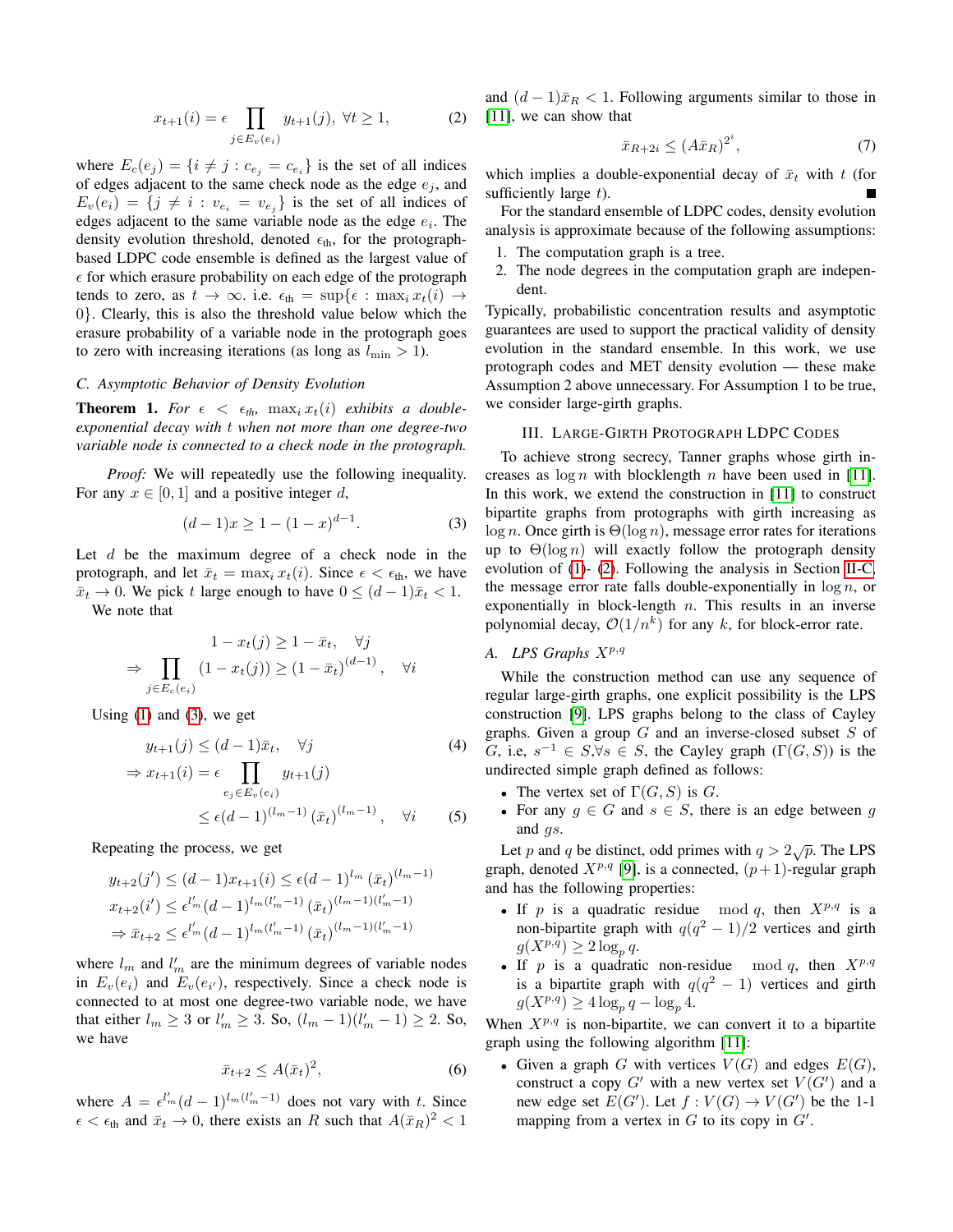• Create a bipartite graph H with vertex set  $V(G) \cup V(G')$ and edge set  $E(H) = \{(x, f(y)) : (x, y) \in E(G)\}.$ 

Following [\[13\]](#page-4-12), it was shown in [\[11\]](#page-4-10) that  $q(H) > q(G)$ .

For constructing a sequence of  $d$ -regular large-girth graphs for an arbitrary  $d$  using the LPS graphs, we use the following trick from [\[11\]](#page-4-10). There exists an infinite number of primes  $p$ such that  $d|(p+1)$ . For each such prime p and a suitable q, we construct  $X^{p,q}$  and split each  $(p+1)$ -degree node into  $(p+1)/d$ nodes of degree  $d$ . As shown in [\[11\]](#page-4-10), the node splitting does not reduce girth and we have a large-girth graph of the required degree d.

# *B. Node Splitting for MET-LDPC Codes*

The construction of a large-girth protograph LDPC code starts with a  $d$ -regular large-girth bipartite graph  $G$  with  $d$ being the number of edges in the protograph. The bipartition of G will contain  $|V(G)|/2$  left and right vertices. We associate d sockets with each vertex of  $G$ , and associate each edge connected to a vertex with one of the sockets.

According to König's theorem, the edge chromatic number of a bipartite graph is equal to the maximum degree of its nodes. Therefore  $G$  has an edge coloring involving  $d$  colors. Based on this edge coloring, we define a coloring of the sockets in G by the colors  $S = \{s_1, s_2, \ldots, s_d\}$ . Let P and Q be two fixed partitions of S, with  $P = \{P_1, P_2, \ldots, P_l\}$ and  $Q = \{Q_1, Q_2, \ldots, Q_r\}$ . If G is a Cayley graph, then the colors  $S$  can be associated with the generating set, along with a direction.

The main step in the construction is splitting the left and right vertices of  $G$  according to  $P$  and  $Q$ , respectively. A left vertex v is split into sub-vertices  $v_1, v_2, \ldots, v_l$ , such that for any *i*, the sockets of *v* in  $P_i$  get associated with  $v_i$ . A right vertex c is split into sub-vertices  $c_1, c_2, \ldots, c_r$ , such that for any j, the sockets of c in  $Q_j$  get associated with  $c_j$ . The resulting Tanner graph, denoted  $T(G, P, Q)$ , will have  $l|V(G)|/2$  variable nodes and  $r|V(G)|/2$  check nodes, and the associated MET-LDPC code will have design rate  $1 - \frac{r}{l}$ .

We note the following important properties of  $T(G, P, Q)$ .

- 1) It was shown in [\[11\]](#page-4-10) that the above node-splitting procedure does not decrease girth. So, the girth of  $T(G, P, Q)$ is not less than the girth of  $G$  for any  $P$  and  $Q$ .
- 2) The Tanner graph  $T(G, P, Q)$  is, in fact, a lifted version of a protograph with l variable nodes indexed by  $P_i$ ,  $1 \leq i \leq l$ , and r check nodes indexed by  $Q_j$ ,  $1 \leq j \leq r$ . Variable node  $P_i$  in the protograph is connected by an edge to a check node  $Q_j$ , whenever  $P_i \cap Q_j \neq \emptyset$ . So, the number of edges in the protograph is  $|S|$ .
- 3) The protograph is copied  $|G|/2$  times and the edge permutation is induced by the edge connections of the original graph G.

The procedure to generate a sequence of large-girth protograph LDPC codes can be summarized as follows. By fixing the degree  $d$  and the partitions  $P$  and  $Q$ , we fix a protograph. We then apply the above node-splitting procedure to a sequence of large-girth d-regular bipartite graphs. This

<span id="page-3-1"></span>

<span id="page-3-2"></span>Fig. 2. Illustration of (a) variable node splitting, and (b) protograph for [III-C.](#page-3-0)

results in a sequence of large-girth Tanner graphs that are liftings of the protograph defined by  $(d, P, Q)$ . From the above construction, we have the following theorem.

**Theorem 2.** For a given protograph with threshold  $\epsilon_{th}$ , there *exists a deterministic sequence of large-girth liftings with increasing length* n *such that block error probability falls as*  $ne^{-cn}$ , for a constant  $c > 0$ , over a BEC( $\epsilon$ ) with  $\epsilon < \epsilon_{th}$ .

#### <span id="page-3-0"></span>*C. An Example*

Let  $d = 12$ , and let the socket colors  $S = \{s_1, s_2, \dots, s_{12}\}\$ be split into two partitions  $P$  and  $Q$  given by

$$
P_1 = \{s_1, s_2\} \qquad P_2 = \{s_3, s_4, s_5\}
$$
  
\n
$$
P_3 = \{s_6, s_7, s_8\} \qquad P_4 = \{s_9, s_{10}, s_{11}, s_{12}\}
$$
  
\n
$$
Q_1 = \{s_1, s_3, s_6, s_9, s_{10}, s_{11}\}
$$
  
\n
$$
Q_2 = \{s_2, s_4, s_5, s_7, s_8, s_{12}\}
$$

The variable nodes are split as shown in Fig. [2\(a\).](#page-3-1) The protograph generated by this choice of  $(d, P, Q)$  is shown in Fig. [2\(b\).](#page-3-2) The design rate of this protograph is  $1/2$ .

## IV. OPTIMIZATION OF PROTOGRAPHS

We have optimized protographs using differential evolution [\[14\]](#page-4-13) [\[15\]](#page-4-14), where we use the threshold given by density evolution as the cost function. The salient steps of the differential evolution algorithm are described briefly in the following: